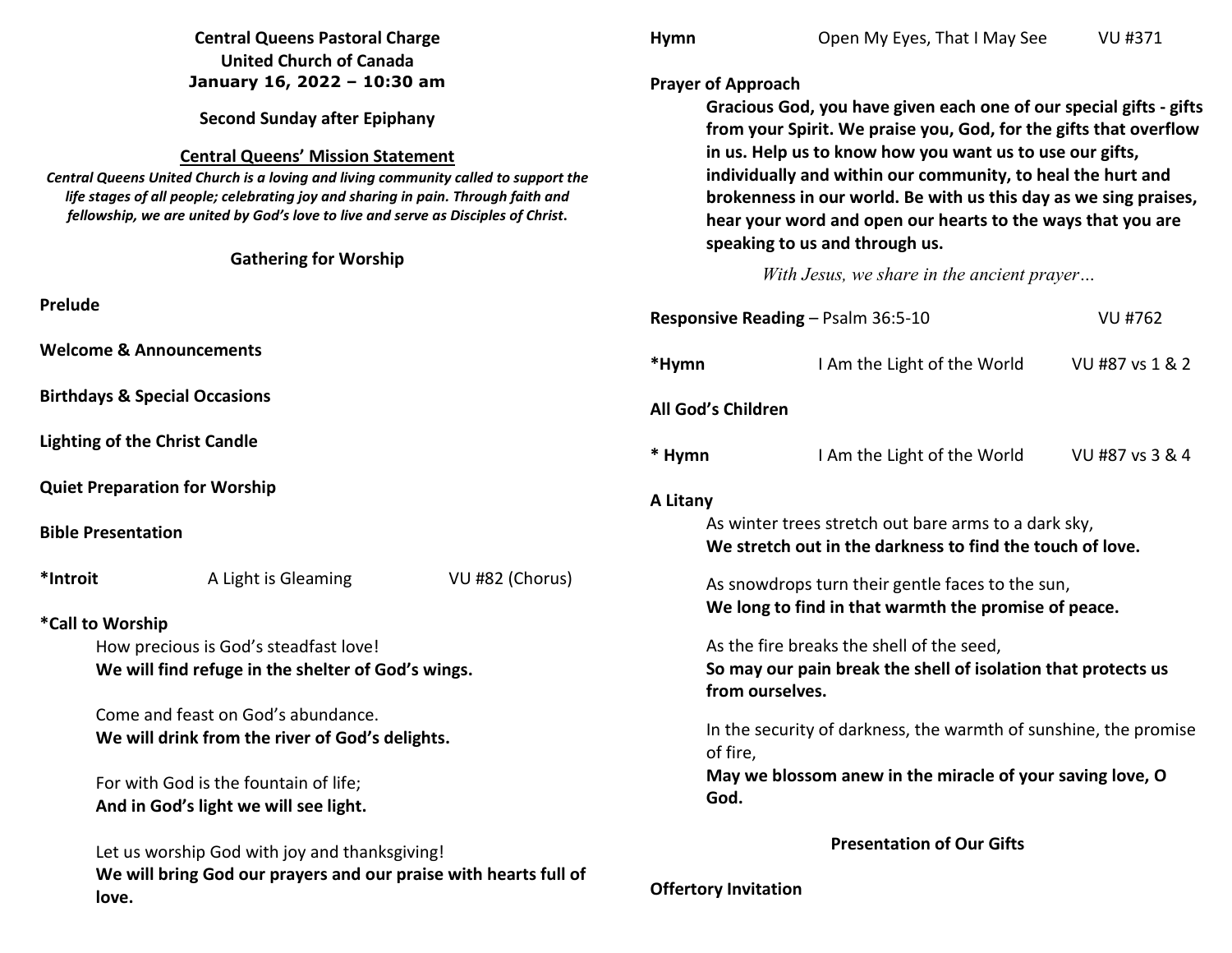# **\*Offertory Prayer**

**God of abundance and overflowing love, we offer these gifts, both monetary and the gifts of our very selves, to you. Use them and us to allow others to feel, see and experience the amazing fullness of your love for all creation. Like lava that flows and wine that overflows from jars, may these gifts reach places far and wide, bringing your grace and love to people who need it the most. Amen** 

**Listening for the Word** 

#### **Sacred Word**

 **1 Corinthians 12:1-11 John 2:1-11** 

**Anthem** 

**Sermon**

**Reflective Music** 

**Prayers of Thanksgiving and Intercession**

**Responding to the Word** 

**\*Hymn** My Love Colours Outside the Lines MV #138

# **\*Blessing**

God's love is overflowing.

 **God's gifts are abundant.** 

 Go out into the world, overflowing with God's love and abundance,

 **so that everyone we meet can experience God's overflowing love for themselves. Amen**

#### **Postlude**

 **\*** Please stand as you are able

| <b>Ministers</b>         | All of us                     |
|--------------------------|-------------------------------|
| Clergy                   | <b>Rev Greg Davis</b>         |
| Office Hours             | Tuesday, Wednesday & Thursday |
|                          | $9$ am $-12$ pm               |
| Office Phone             | 902-964-2291                  |
| Email                    | minister@cquc.ca              |
| <b>Ministry of Music</b> | <b>Kirk Neville</b>           |
| Website                  | https://cquc.ca/index.htm     |
| Phone                    | 902-786-9222                  |
| Email                    | nevillejk@hotmail.com         |
| <b>Church Office</b>     |                               |
|                          | Wednesday & Thursday          |
| Office Hours             |                               |
|                          | 9 am – 12 pm                  |
| Phone                    | 902-964-2221                  |

d us. May God's word today strengthen your faith, inspire curiosity and learning, and motivate your service of others. All are welcome.

**Sympathy** – Our sympathy is extended to Winnie, Shawn and Becky on the loss of their husband and father, Lloyd Murphy.

# **Life and Work of Our Church**

**Greg's Office Hours:** Tuesday, Wednesday and Thursday from 9 am – 12pm. If anyone is in the hospital or would like a visit from Greg, please call him at 902-964-2291. If you wish to meet with Greg outside the scheduled hours, please call 902-964-2291 or email minister@cquc.ca for an appointment.